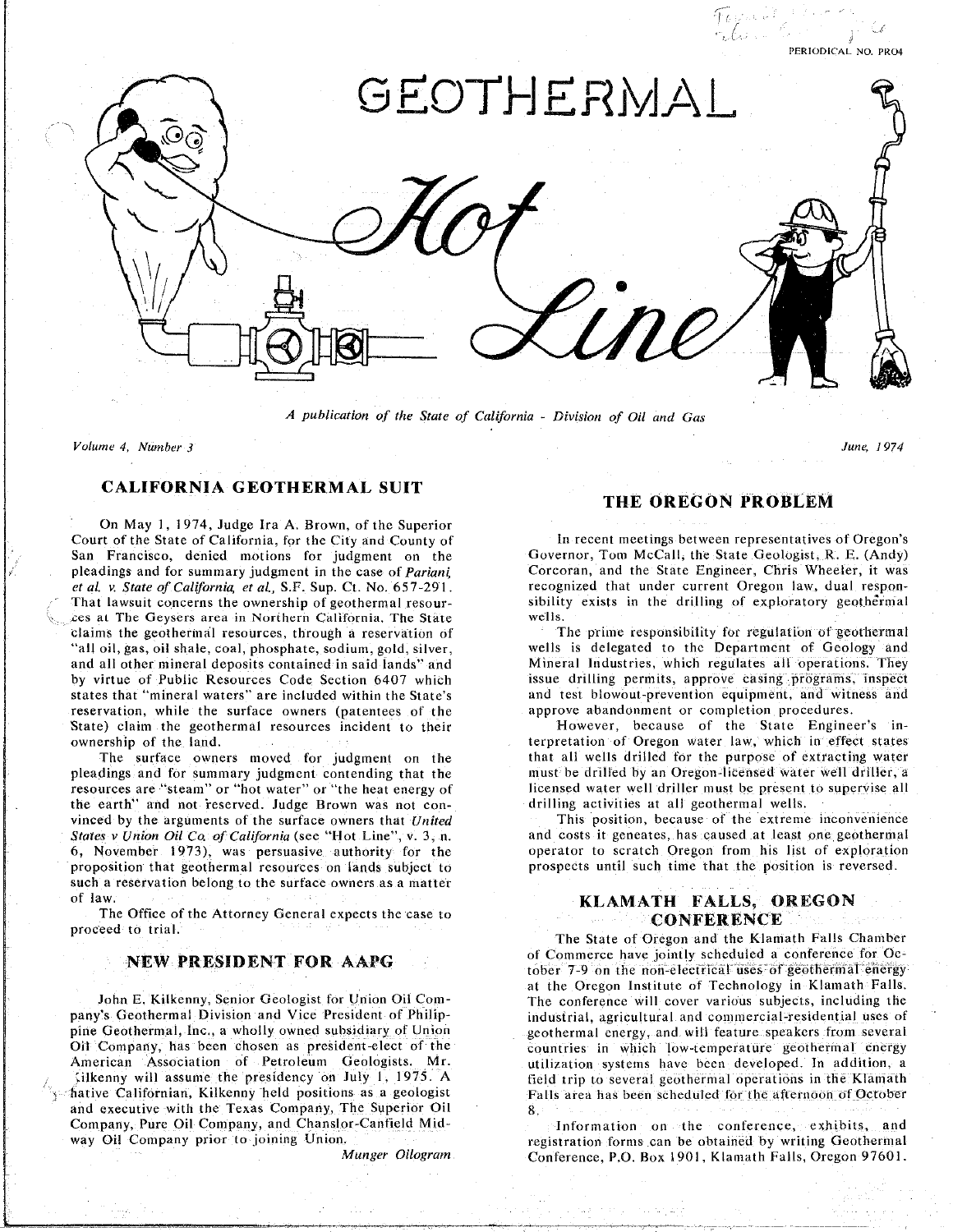## U.S. GEOLOGICAL SURVEY **OPEN FILE REPORTS**

Following is a list of the latest U.S.G.S. open file reports pertaining to geothermal exploration:

- 1. The chemical composition and estimated minimum thermal reservoir temperatures of the principal hot springs of northern and central Nevada, by R. H. Mariner, J. B. Rapp, L. M. Willey, and T. S. Presser. 32 p., 1 fig. 345 Middlefield Road, Menlo Park, California 94025; Room 229 Federal Building, 705 North Plaza Street, Carson City, Nevada 89701; and 504 Custom House, 555 Battery Street, San Francisco, California 94111.
- Basic heat-flow data for the United States, compiled by J. H. Sass and R. J. Munroe. 456 p., 1 fig. 504 Custom House, San Francisco, California 94111; 7638 Federal Building, Los Angeles, California 90012.
- 3. Preliminary geologic map and cross-sections of Casa Diablo geothermal area, Long Valley caldera, Mono County, California, by Roy A. Bailey, Map, cross-sections (2 sheets), scale 1:20,000. 504 Custom House, San Francisco, California 94111; 7638 Federal Building, Los Angeles, California 90012; California Division of Mines and Geology, 118 Resources Building, 1416 - 9th Street, Sacramento, California 95814; Ferry Building, San Francisco, California 94111; and State Office Building, 107 So. Broadway, Los Angeles, California 90012. (Material from which copy can be made at private expense is available in the Menlo Park, San Francisco, and Los Angeles offices of the U.S. Geological Survey.)
- 4. Geologic map of the eastern San Francisco volcanic field, Arizona, by Richard B. Moore and Edward W. Wolfe. 2 sheets, scale 1:50,000. USGS Library, 601 East Cedar Avenue, Flagstaff, Arizona 86001.
- $5.$ Preliminary potassium-argon age data on volcanic rocks of Long Valley caldera and vicinity, Mono County, California, by G. B. Dalrymple and M. A. Lanphere. 3 sheets (scale 1:65,000), 1 p. tabular material. 504 Custom House, San Francisco, California 94111; 7638 Federal Building, Los Angeles, California 90012; California Division of Mines and Geology, Resources Building, 1416 -9th Street, Sacramento, California 95814. (Material from which copy can be made at private expense is available in all depositories.)

## UNIVERSITY OF CALIFORNIA, **RIVERSIDE**

Following is a question submitted by Dr. Michael Reagan of the University of California, Riverside. The information received is to be used in a study being made by the Center for Social and Behavioral Sciences.

"What kinds of sanctions might be written into regulatory legislation dealing with geothermal development, to maximize voluntary compliance on the part of geothermal businessmen? Some leads toward identification of crucial factors are contained in a theoretical paper by a political scientist at the University of California, Riverside. Those interested are invited to write for a free copy of the paper, "Compliance with Law," by Dr. Don W. Brown. Requests should be addressed to: Center for Social and

Behavioral Science Research, University of California, Riverside, CA 92502. (Or call 714-787-3596) Copies of the paper will be available about 1 May."

## **U. S. ATOMIC ENERGY COMMISSION CONFERENCE**

The U.S. Atomic Energy Commission and the University of California, Lawrence Berkeley Laboratory, have scheduled an all-day conference to discusss the Commission's role in Geothermal Power Development on June 18, 1974, in the Physical Sciences Lecture Hall, University of California, Berkeley campus beginning at 8:30 a.m.

The purpose of the conference is to explore the possibilities of cooperative projects between the A.E.C. and other organizations to assist in establishing the technical, economic, and practical feasibility of power production from various types of geothermal resources.

#### Conference Agenda

| Opening Remarks               |  |  |  |  |
|-------------------------------|--|--|--|--|
| the control of the            |  |  |  |  |
| Overview of A.E.C. Geothermal |  |  |  |  |

University of California Lawrence Berkeley Laboratory

Division of Applied Technology,

Energy Research Program

Project Presentations

Open Discussion

Summary and Future Plans

USAEC, Washington, D. C.

Acrojet Nuclear Company. Lawrence Livermore Laboratory Los Alamos Scientific Laboratory Battelle-Pacific Northwest Laboratory Division of Physical Research USAEC, Washington, D. C. Lawrence Berkeley Laboratory

Division of Applied Technology

In order to participate in this conference, interested individuals and organizations should write or contact Mr. Robert West, University of California, Lawrence Berkeley Laboratory, Building 90, Berkeley, California 94720, telephone  $(415)$  843-2740, extension 5020. Please respond by June 11, 1974.

## **CORROSION TEST UNITS SALTON SEA FIELD**

The U. S. Bureau of Mines has designed and constructed two small experimental units for corrosion testing at the Salton Sea field. One unit is a small steam turbine with blades of four test alloys to be mounted in the flow line of separrated steam. The other unit is a flow through system of the same four alloys to be placed in the separated brine stream. San Diego Gas and Electric Company is now operating these test units with their own experimental equipment on the "Magmamax" 1 well, Sec. 33, T. 11 S., R. 13 E., S.B.B. & M.

This is the first field test of the U.S. Bureau of Mines corrosion study. Previous studies have been conducted in the laboratories at College Park, Maryland, and at Albany, Oregon. A field laboratory facility is being planned for the Salton Sea field where the most concentrated geothermal brine is found.

#### **CERRO PRIETO MEXICO**

Turbine Inspection

 $\mathbf{2}$ 

Unit 2 of the Cerro Prieto geothermal power plant in Baja California, Mexico, has been dismanteled for its first inspection. The power plant was dedicated in April 1973 (see "Hot Line", v. 3, n. 2, April 1973), and this Toshiba turbine which has a capacity of 37.5 MW, has been operating continuously since then. Unit 1, which went on the line in the latter part of 1973, will continue to supply electricity to the Mexicali area during the inspection of  $\ln it$  2.



Turbines and generators in the Cerro Prieto power plant.

## FEDERAL GEOTHERMAL LEASE SALE

### Sacramento, California

On May 29, 1974, the Bureau of Land Management held their second geothermal lease sale in California. The sale was restricted to two leasing units at The Geysers that were previously offered in January 1974. Bids were made  $\sim$  or both of the units (7 and 9) at the first sale; however, they were rejected by the B.L.M. as being below presale evaluations made by the U.S. Geological Survey. The new bids were higher than those received in January and they are now being evaluated (see "Hot Line", v. 4, n. 1, February 1974). Following is a tabulation of the bidding, by unit, showing the highest bid and runner-ups:

### Unit 7

| Natomas Company                  | \$2,055,000.0 |
|----------------------------------|---------------|
| City of Santa Clara              | 2,000,002.0   |
| Signal Oil and Gas Company       | 1,087,777.0   |
| Union Oil Company of California  | 345,016.5     |
| Unit 9                           |               |
| Union Oil Company of California  | 220,342.4     |
| Occidental Petroleum Corporation | 220,000.0     |
| Signal Oil and Gas Company       | 192,650.0     |
|                                  |               |

Editor's Note The City of Santa Clara, with a bid of over \$2 million, is believed to be the first member of the Northern California Power Agency (which includes 11 cities) that has put up hard cash for geothermal energy.

## **CALIFORNIA STATE LANDS ACTION**

The California State Lands Commission, at its regular monthly meeting on June 27 in Sacramento, will hold public hearings regarding submerged lands in Surprise Valley, Modoc County.

The first action by the Commission will be to consider wo applications for prospecting permits from Getty Oil Company of Bakersfield, covering 22km<sup>2</sup> (5,427 acres) of lake-bottom at the south end of Upper Alkali Lake and 18km<sup>2</sup> (4,430 acres) at the north end of Middle Alkali Lake.

Also to be considered by the Commission this month is a prospecting permit application from American Thermal Resources, also of Bakersfield, for 15.5km<sup>2</sup> (3,836 acres) of submerged land on the southwest side of Lower Alkali  $1.8<sub>ke</sub>$ 

## UNIT POOLED AREA THE GEYSERS

The California State Lands Commission recently gave a conditional go-ahead to Union Oil Company for a pooling agreement to increase geothermal exploration in the Cobb Mountain area of Lake and Sonoma Counties adjacent to The Geysers geothermal field.

Union plans to form a Unit Pooled Area of approximately 2,000 acres by combining portions of its Stateowned mineral leases with private surface and mineral leases in the area for geothermal drilling purposes. Production from any well drilled in the area will be proportionately allocated to the leaseholders. The State's leasehold covers 23 percent of the unit area; the remainder of the unit is under private ownership.

The pooling agreement was approved by the State Lands Commission with the proviso that it will not become final until Union is granted a drilling permit by the Lake County Board of Supervisors. Under the final agreement, it will be required that Union continue to drill new wells at six-month intervals.

A State Lands Division spokesman was quoted as saying, "Formation of the proposed unit would provide the state with interests in a much larger area and increase the chances of State participation in new geothermal discoveries. Commercial production from the area would provide additional energy capacity for public use and increase geothermal income to the State. Unit development, such as is being proposed, would provide a more timely and orderly development of state and private lands to promote conservation of geothermal resources while minimizing impact on the environment."

### **GEOTHERMAL MERGER**

Champion Silver Mining Co. of Denver, Colorado, and Geothermal Power Corp. of Scottsdale, Arizona, announced last month that an agreement has been reached, subject to the approval of the Champion board of directors, pursuant to which Champion will acquire all of the assets of GPC in exchange for 2,200,000 shares of Champion's common stock.

GPC holds geothermal leases on approximately 28,000 acres of land in Idaho and Oregon. Champion, with micaand feldspar mining operations in South Dakota, is a publicly held company.

As part of the overall transaction, five of the present directors of GPC will be elected to the seven-man Champion board of directors and the current officers of GPC will become the operating officers of Champion.

It has further been agreed that Champion may use the name Geothermal Power Corp., and it has been predicted that the formal change of Champion's name to Geothermal Power Corp. will be approved at the next shareholder's meeting in the fall. GPC will ask its stockholders to approve a liquidation of the corporation under which they would surrender their GPC stock in exchange for the Champion stock being issued to GPC.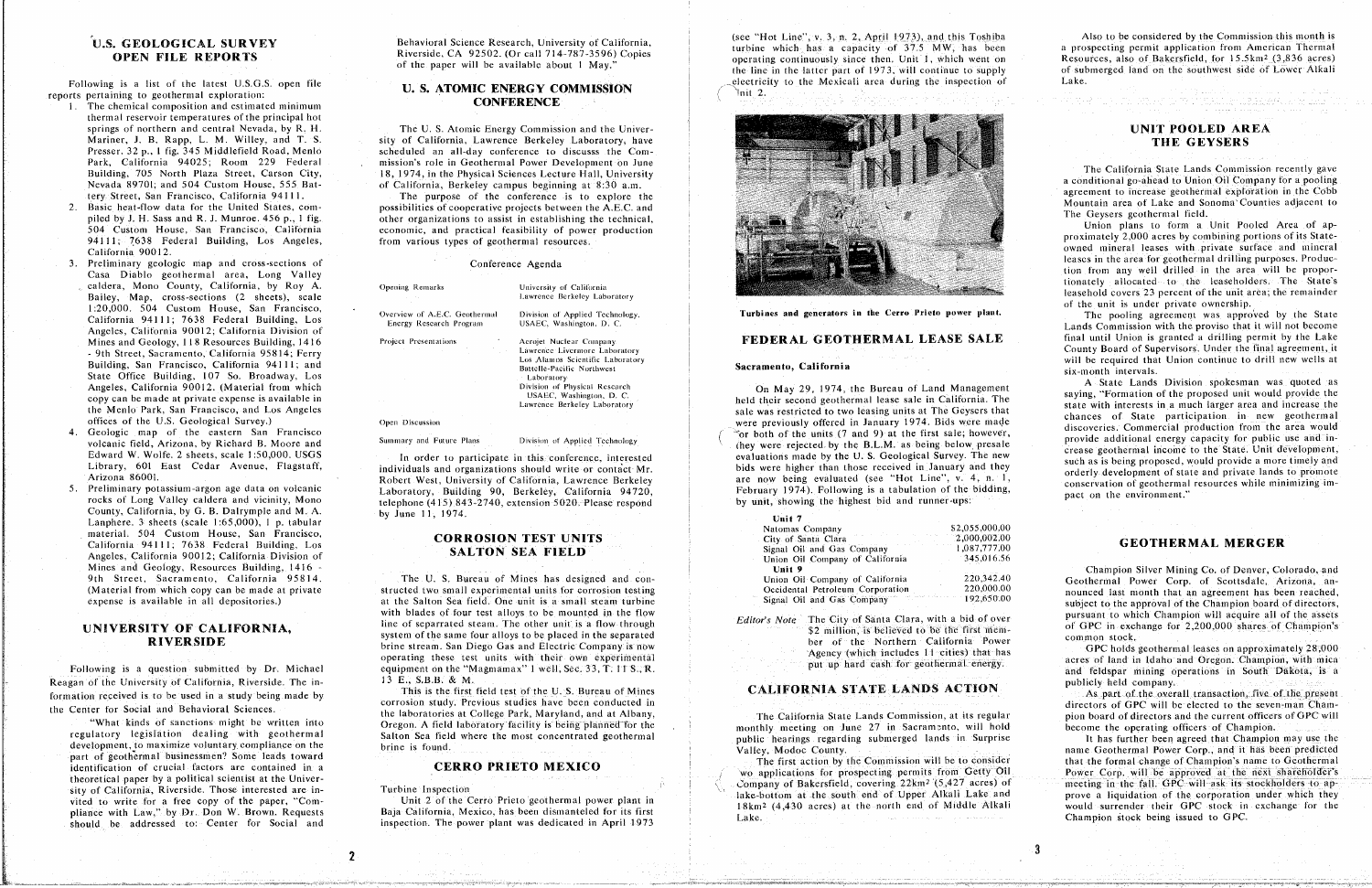## **CANADIAN LAND INVESTMENTS**

Canada Geothermal Oil Ltd., acting on its own and on the behalf of its partners through its wholly owned subsidiary, California Geothermal Inc., recently completed filing on approximately 450,000 acres of Federal geothermal permit lands in California, Idaho, Oregon, Nevada, and Washington. These filings were under the first simultaneous bidding on Federal geothermal rights permitted by the U.S. Government.

Partners in the company are Albany Oil and Gas Ltd., Canada Northwest Land Ltd., Francana Oil and Gas Ltd., Siebens Oil and Gas Ltd., and Trans-Canada Resources Ltd.

### SANTA FE, NEW MEXICO

#### **Public Hearing on Geothermal Rules**

The New Mexico Oil Conservation Commission held a public hearing on their proposed state rules for development of geothermal resources on June 11, 1974.

#### **State Geothermal Lease Sale**

The State of New Mexico (through the Commissioner of Public Lands) will hold its first geothermal lease sale on August 14, 1974.

A set of the proposed state rules for the development of geothermal resources and a list of the land to be leased can be obtained from:

| Jack J. Kennedy<br><b>Contract</b> |  |
|------------------------------------|--|
| Director Mineral Division          |  |
| New Mexico Public Lands            |  |
| P.O. Box 1148                      |  |
| Santa Fe. New Mexico               |  |
| $(505)$ 827-2533                   |  |

Dan Nutter or Carl Ulvog State of New Mexico Oil Conservation Commission P.O. Box 2088 Santa Fe, New Mexico 87501

4

The sale will be held in Morgan Hall in the State Lands Office Building in Santa Fe.

 $OR$ 

#### **UPCOMING GEOTHERMAL LEASE SALE**

Vale Hot Springs K. G.R.A., Oregon (final filing date June 27,  $1974$ ).

 $(T. 18 S., R. 45 E., W.M.B. & M.)$ 

Leasing Unit No. 1 Sec. 18, W1/2 SE1/4 Sec. 27, Lots 3, 5, 6, 7, 8, 9, 10, 11, 12, S<sup>1</sup>/2 NE<sup>1</sup>/<sup>4</sup> Sec. 28, Lot 8, W<sup>1</sup>/2 NW<sup>1</sup>/<sup>4</sup> Sec. 32, SE<sup>1/4</sup> Sec. 33, Lots 2, 3, 4, 5, 6, 7, 8, 9, 10, 11, 12, N<sup>1</sup>/2 SW<sup>1</sup>/<sup>4</sup>, SW1/4 SW1/4

Total 1,347.17 acres

#### For information contact:

U. S. Bureau of Land Management P.O. Box 2965 (729 N. E. Oregon Street). Portland, Oregon 97208

## **ELEVEN CITIES GEOTHERMAL HOPES**

Pacific Gas and Electric Company of San Francisco has initiated negotiations that could provide eleven no thern and central California cities with electricit, generated at The Geysers geothermal field. PG&E opened bargaining in a proposal submitted to the Northern California Power Agency in early May.

The eleven members of the NCPA are Alameda, Biggs, Gridlev, Healdsburg, Lodi, Lompoc, Palo Alto, Redding, Roseville, Santa Clara, and Ukiah. Each of these cities owns its power distribution system.

Under the proposal, PG&E offered to transmit power on its own powerlines from a generating plant at The Geysers as a supplemental source of electricity. However, the NCPA had hoped to build its own 220 Mw power plant there.

NCPA has been sparring with PG&E and various geothermal landowners for years, claiming that they have stopped NCPA from gaining access to The Geysers field. Both PG&E and Union Oil Company, which supplies steam to PG&E, have denied the charges.

NCPA expects to present a counter-proposal to PG&E within a few weeks.

## SACRAMENTO UTILITY FEASIBILITY STUDY

A study is now underway by the Sacramento Municipal Utility District in Sacramento, California's capitol, to determine the feasibility of developing supplementary geothermal power at The Geysers field.

SMUD's interest in geothermal power parallels that  $\tau^*$ the Northern California Power Agency (see above artic. in that they are studying the economics of developing 200 to 300 mw with their own power plants at The Geysers. SMUD has contacted all major leaseholders in the area for information on which to base this study. Preliminary results indicate that the cost would be about \$25,000,000 per 100 Mw. Included in this estimate are 100 miles of power transmission lines; however, use would be made of existing power nets where possible. At present electroity generated by SMUD is integrated into the transmission networks of the U.S. Bureau of Reclamation and Pacific Gas and Electric Company.

## TIWI POWER PLANT **PHILIPPINES**

The Tiwi 100 MW geothermal power plant will be the largest geothermal power plant of its kind in the Far East and incorporates the use of hot water from the reservoir areas with a double-flash system such that there is a dual steam inlet in the turbine at two different pressures and temperatures. By using this double-flash system it is possible to substantially reduce the hot water required over that which is required by a single flash system.

Rogers Engineering Co., Inc., San Francisco has prepared for the National Power Corporation, Manila the preliminary design and the major equipment specifications and is now waiting for bid proposals on the major eqipment. Rogers is proceeding with a definitive design of t power plant indicating the general arrangement of the side equipment and the relationship of the power plant building and cooling towers. See also Well Operations, Luzon, Philippines, in this issue.

### \*WELL OPERATIONS\*

### **LUZON, PHILIPPINES**

### hilippine Geothermal, Inc. (Union Oil Company)

Philippine Geothermal has completed five successful geothermal wells, "Naglagbong" 1 through 5, in the Tiwi area of southern Luzon's Bicol Peninsula, about 320 km southeast of Manila (see "Hot Line", v. 3, n. 5).

A PGI spokesman reports that, after a power plant and transmission lines have been constructed and production wells drilled, the Tiwi field, a hot water system, will supply electricity for new suburbs east of Manila.

## **BOX ELDER COUNTY, UTAH**

#### Geothermal Kinetics, Inc.

Geothermal Kinetics has cemented 17.8 cm casing from 2658.6m to 3166.1 m in their well, "Steam Venture-Davis" 1, near Crystal Hot Springs (see "Hot Line", v. 4, n. 1 and 2). On June 6, they were drilling cement out of the shoe of the casing in preparation for drilling ahead to an undisclosed proposed total depth.

## GILA COUNTY, ARIZONA

#### **Nix Drilling Company**

Nix Drilling Company spudded their well, "State" 1, on April 23, 1974 (see "Hot Line", v. 4, n. 2). Drilling has progressed slowly, mainly because only two men -- working daylight hours -- are drilling the hole, and to date 31.1 cm sing has been cemented at 23.2 m and a 24.8 cm hole has been drilled to 110 m. At the end of May, one of the crew members was stricken with a skin infection caused by alkali poisoning and the rig has been idle since then.

"State" 1 is located in an area of hot springs, the nearest of which is about 366 m north of the rig and has a temperature of 93°C. The elevation of the well is 856 m.

### PINAL COUNTY, ARIZONA

#### Geothermal Kinetics, Inc.

Geothermal Kinetics is moving in equipment to drill a wildcat geothermal well, "Geothermal Kinetics-AMAX Exploration-Pima Farms" 1, which is located 201 m south and 605 m east from the SW corner of Sec. 8, T. 7 S., R. 8 E., G.&S.R.B.&M. The rig is being moved from one of Geothermal Kinetics' Higley wells (see "Hot Line", v. 4, n. 1), about 60 km south to the new location.

Geothermal Kinetics will be operator and GeoDrilling, Inc. contractor for this 2,300 m exploratory well, which will be the first of a series of wells to be drilled jointly with AMAX.

The new well's location was spotted using strictly geophysical methods; it has been reported that there are no surface geothermal manifestations in the area.

### **IMPERIAL COUNTY, CALIFORNIA**

#### . S. Bureau of Reclamation

The U.S.B.R. intends drilling three more test wells in conjunction with their East Mesa project in Imperial County. The wells, which will be drilled this summer by Big Chief Drilling Co. of Oklahoma, are scheduled for a depth of about 1,830 m. Their numbers, locations and intended use follows:

#### **NEW WELLS**

Number

#### Location

"Mesa" 5-1 NE<sup>1</sup>/<sup>4</sup> NE<sup>1</sup>/<sup>4</sup> Sec. 5, T. 16 S., R. 17E., S.B.B.&M." "Mesa" 8-1 NW1/4 NW1/4 Sec. 8, T. 16 S.; R. 17 E., S.B.B.&M.<br>"Mesa" 8-1 NW1/4 NW1/4 Sec. 8, T. 16 S.; R. 17 E., S.B.B.&M.

### **EXISTING WELLS**

"Mesa" 6-1 NW!/4 SE!/4 Sec. 6, T. 16 S., R. 17 E., S.B.B.&M.<br>"Mesa" 6-2 NE!/4 SW!/4 Sec. 6, T. 16 S., R. 17 E., S.B.B.&M.

The proposed locations of the wells were based on temperature measurements made in 24 shallow holes, 300 to 955 feet in depth. In addition, a 1,000-foot hole was drilled jointly with the U.S. Geological Survey, on the west flank of the Mesa anomaly, to monitor artesian pressures during production of the new wells. A tiltmeter installation also is being constructed to determine if subsidence is taking place.

Two existing desalination units, just northwest of "Mesa" 6-1, are being intermittently operated; however, upon the completion of a new injection well and two new producing wells, these units can be placed on long-term runs. Both units are equipped with corrosion test equipment (the water quality of the two new producing wells is expected to be about 2,500 parts per million).

#### **Chevron Oil Company**

Chevron Oil Company, working jointly with Magma Power Company and San Diego Gas and Electric Company. has nearly completed its production testing program in the Heber G.R.A. of Imperial County. Chevron reports that corrosion and scale build-up tests to date are encouraging and that the geothermal reservoir characteristics are very promising.

The wells, "Nowlin Partnership" 1 and "Holtz" 1, have undergone extensive production testing, and the waste fluids have been reinjected into "Holtz" 2 (see "Hot Line",  $v. 4, n. 1$ .

As soon as a drilling rig is available, Chevron intends drilling a step-out well to test the size of the reservoir. One of the three wells mentioned in the "Hot Line" (v. 4, n. 2). will be drilled for this purpose.

### Salton Sea Geothermal Field **Magma Power Company**

Magma Power Company, in joint venture with San Diego Gas and Electric Company, predicts that they will have completed their temperature, pressure, fallout, flow rate, corrosion, and steam quality testing program in the Niland area by the end of June (see "Hot Line", v. 2, n. 6 and  $7$ ).

No specific data has been released as yet, but it is reported that the partners are elated over all test data analyses to date.

## MENDOCINO COUNTY, CALIFORNIA

ar lees al

#### Sun Oil Company

Sun Oil Company, because of landowner difficulties, has scratched plans to drill their proposed wildcat geothermal well, "Annette Fedeli" 1, in Sec. 23, T. 12 N., R. 10 W., M.D.B.&M. Their Notice to Drill, submitted to the California Division of Oil and Gas, has been cancelled (see "Hot Line",  $v. 4, n. 1$ ).

Instead, they will file notices for two new wells to be drilled in the same general area of southeastern Mendocino

 $. Use$ 

Injector Producer Produce

Producer Producer

5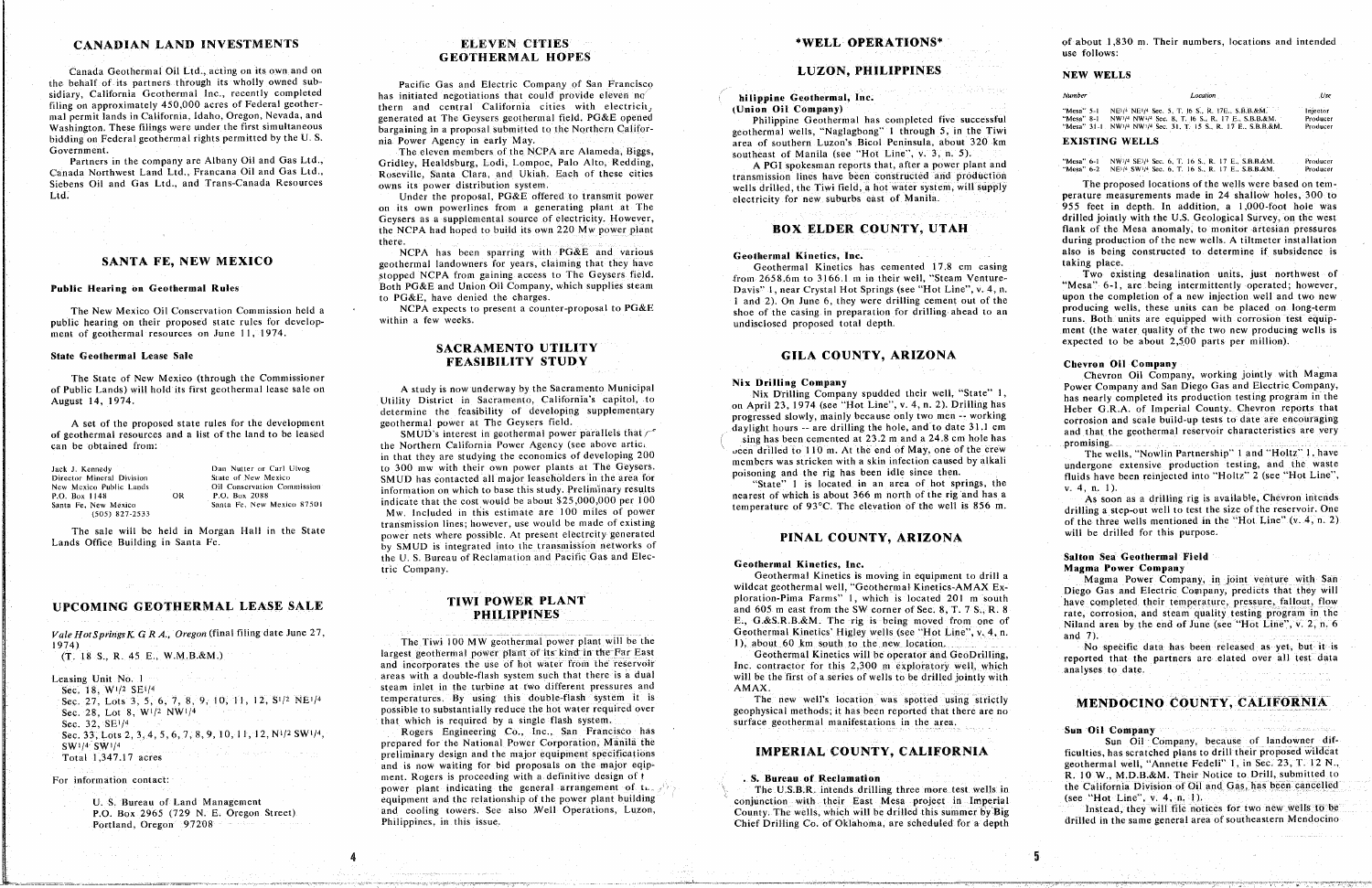1,135 m west from the SE corner of Sec. 13, T. 12 N., R. 10  $\mu$ cal/cm<sup>2</sup>/sec. and postulated a cooling magma chamber w., M.D.B.&M., and "Torchio-Ferro" 2 will be located within 1.5 km of the surface might be the source of heat. about 1.5 km south of that at 550 m north and 1,183 m west from the SE corner of Sec. 24.

An Environmental Impact Report covering both wells was submitted to the Mendocino County Planning Commission on June 7. Sun would like to begin drilling if a rig is  $a$  vailable, in late July; but, if recent events in other counties adjacent to The Geysers are any indication, approval of the adjacent t**o T**he Geysers are any indication, approval of the **Ch**evr**on Oil Comp**a**ny** coming. For many months environmentalists have been **Example 19 Chevron** Oil Company, operator in a joint venture with severely delaying development at, and around, The **American Thermal Rsources**, is drilling a sidetrack hole

#### **American Thermal Rsources**

first of three proposed 2,130 m geothermal test holes in operations, and 12 days were lost to plugging and not the proposed 2,130 m geothermal test holes in the operations, and 12 days were lost to plugging and **CHURCHILL COUNTY, NEVADA** the proposed wells has been approved by the Modoc back to about 2,530 m, and the new hole was kicked off County Planning Commission, but no difficulty is foreseen from that depth. The proposed total depth is 3,050 m. in obtaining permits for the other two wells. This first well home that depth. The proposed total depth is 5,000 in. Phillips, because of upcoming competitive bidding on scheduled for about 2,130 m total depths, a drilling rig **SANDOVAL COUNTY, NEW MEAICO** was released on May 17, 1974. with a deeper capability will be used to drill them **wi**t**h a deeper capability will be u**s**ed** t**o d**r**ill them.**

becomes available for use. Present plans are to deepen the  $n.1$ ). They are prepared to begin drilling operations

#### **MONO COUNTY, CALIFORNIA M**O**NO CO**U**N**T**Y, CA**LI**FORNIA**

**Marysville Geo**t**hermal Project Bathern Methodist University of Texas, co-principals in a <b>Casa Diagma Energy, Inc.** National Science Foundation grant--the Marysville Project--have announced that the scheduled 2,000 m project test -have announced that the scheduled 2,000 m project test<br>well will be spudded about June 10, 1974. Rogers tests in two of their wells in the Casa Diablo field, 5 km Engineering of San Francisco, a consultant to the grant, has east of Mammoth Lakes. A Peerless pump has been inthe responsibility for the management of the drilling stalled in well "Endogenous" 1, Sec. 32, T. 3S., R. 28 E., program. In this capacity, Rogers field surveyed the drill M.D.B. & M., to test the pumping characteristics of the site, prepared site plans, prepared drilling specifications, reservoir. The produced water is piped directly to "Enand selected a contractor by competitive bidding. Molen dogenous" 2, about 125 m northwest of "Endgenous" 1 in Drilling Company of Billings, Montana, has been selected the same section, where it is reinjected. The above tests are as the driller. It is planned that the drilling of the lower in preparation for the installation by Magma of a 10,000 to portion of the hole will be done with a mist or foam using **15,000** kw binary cycle power plant. Southern California portion of the hole will be done with a mist of the hole with a mist of the hole with a mist of the power plant. Southern *California* Company is named as the purchaser of the power

## Casa Diablo Geothermal Field

In addition to the management of drilling operations, (see "Hot Line", v.  $4 - n$ , 2, April 1974). Rogers Engineering, at the conclusion of drilling, will **All of the wells** in the Casa Diablo field were drilled in prepare feasibility reports on methods for heat extraction the late 1950's and early 1960's and have been idle si and utilization of the geothermal energy. The later of the later in the Reservoir temperatures are high enough ( $\lambda$ 

The area around Marysville was brought to geothermal **EXEC** for the operation of a binary cycle system. Because



prominence by **D**. **Blackwell** of Southern Methodist of the high arsenic content, all water produced will be rein**promission** During the course of a regional heat-flow study, and included with a little will be recognized with a little will be recognized with a little will be recognized with a little will be recognized with a little w University*, D*uring the course of a reg**i**onal heat-flow study, jected.

County, near the northwest end of The Geysers ge**o**thermal Blackwell note**d** unusualt} high values in holes drilled for Blackwell noted unusually high values in holes drilled for

### **LANDER COUNTY, NEVADA**

Severs. Severely delay 2,600 m in their well "Chevron-ATR-Ginn" 1-13. This well (see "Hot Line", v. 4, n. 1 and 2) was spudded last January 25, 34 cm casing was cemented at  $247 \text{ m}$ , and **MODOC COUNTY, CALIFORNIA** last January 25, 34 cm casing was cemented at 247 m, and the original hole was drilled to a total depth of 2,630 m. At the original hole was drilled to a total depth of 2,050 m. At The Rig and test facility at Magma Energy well<br>this point a drilling mishap caused the drillstring to be lost "Endogenous" 1, Mono County, California. in the hole, a portion of which subsequently was salvaged. **American** Thermal Resources intends spudding the **a As** a consequence 46 drilling days were lost to fishing

#### Union Oil Company

13, 1972 and drilled through volcanics to a total depth of late next spring because the elevation in the area is about 2217.3 m.